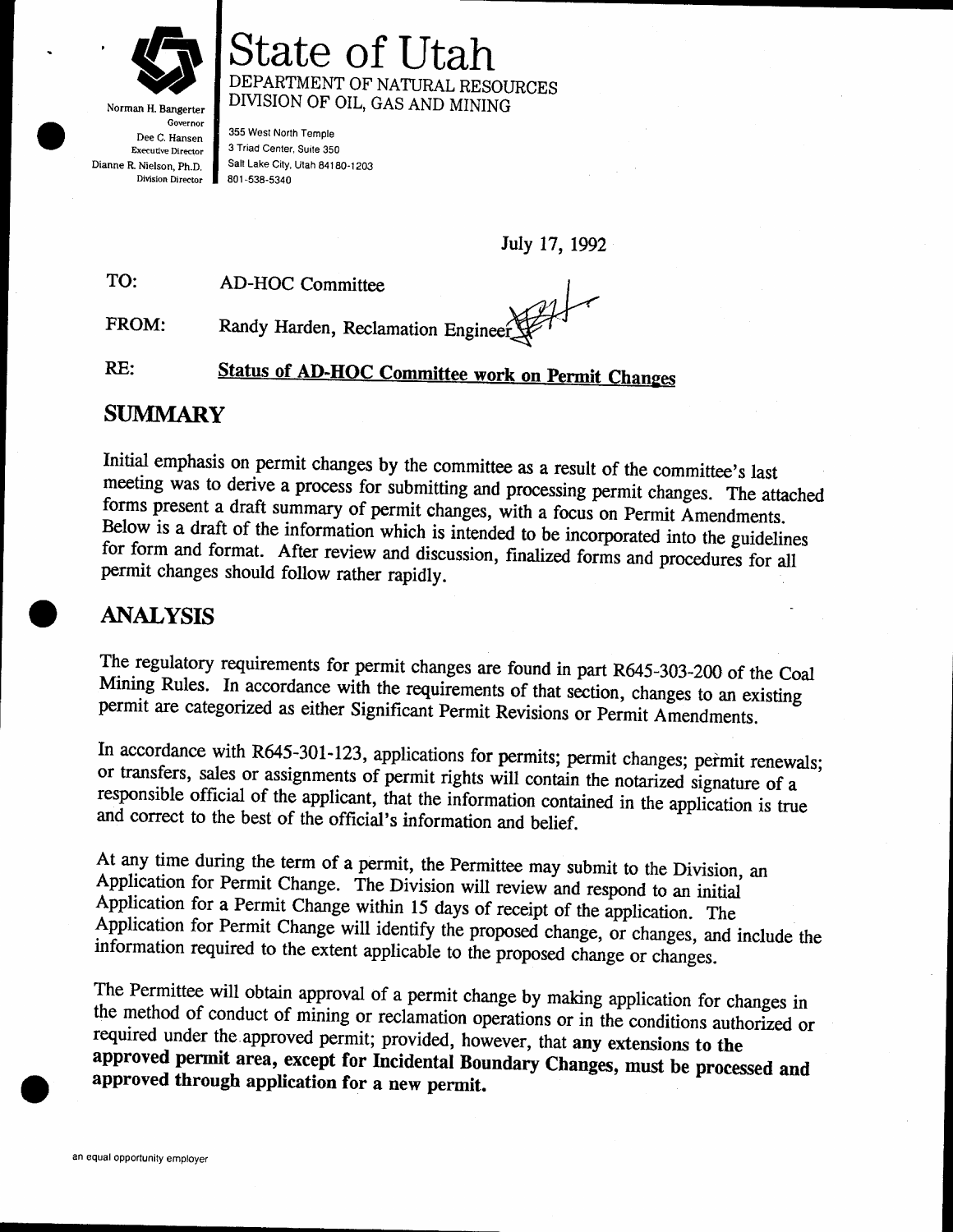Page 2. Ad-HOC Committee July 17, 1992

An Application for Permit Change must be categorized and processed as a Significant Permit Revision for any of the following changes or circumstances:

- 1. An increase in the size of the surface or subsurface disturbed area in an amount of 15 percent, or greater, than the disturbed
- area under the approved permit;<br>2. Engaging in operations outside of the cumulative impact area as<br>defined in the Cumulative Hydrologic Impact Assessment (GHIA);
- 3. Engaging in operations in hydrologic basins other than those authorized in the approved permit;
- 4. When required by a Division Order;
- 5. In order to continue operation after the cancellation or material reduction of the liability insurance policy, capability of self-insurance, performance bond, or other equivalent guarantee upon which the original permit was issued; or -
- 6. As otherwise required under applicable law or regulation.

The Application for Permit Change will be categorized as a Significant Permit Revision if it involves any of the changes or circumstances stated aboye. AII other Applications for Permit Change, including Incidental Boundary Changes, will be categorized as Permit Amendments.

Applications for Significant Permit Revisions and Permit Amendments will be submitted to the Division at least 120 days and 60 days, respectively, before the change in operations is expected to be implemented.

Significant Permit Revisions will be reviewed and processed by the Division, including requirements for notice, public participation, and notice of decision. Permit Amendments will not be subject to requirements for notice, public participation, or notice of decision.

The Division will approve or disapprove the Application for Significant Permit Revisions and Permit Amendments, within 120 days and 60 days, respectively, of receipt by the Division of the Administratively Complete Application for Permit Change. The Director may extend the designated time period if it is determined that due to weather conditions, or other considerations, it is physically impossible to perform the review of the Application for Permit Change within that time period,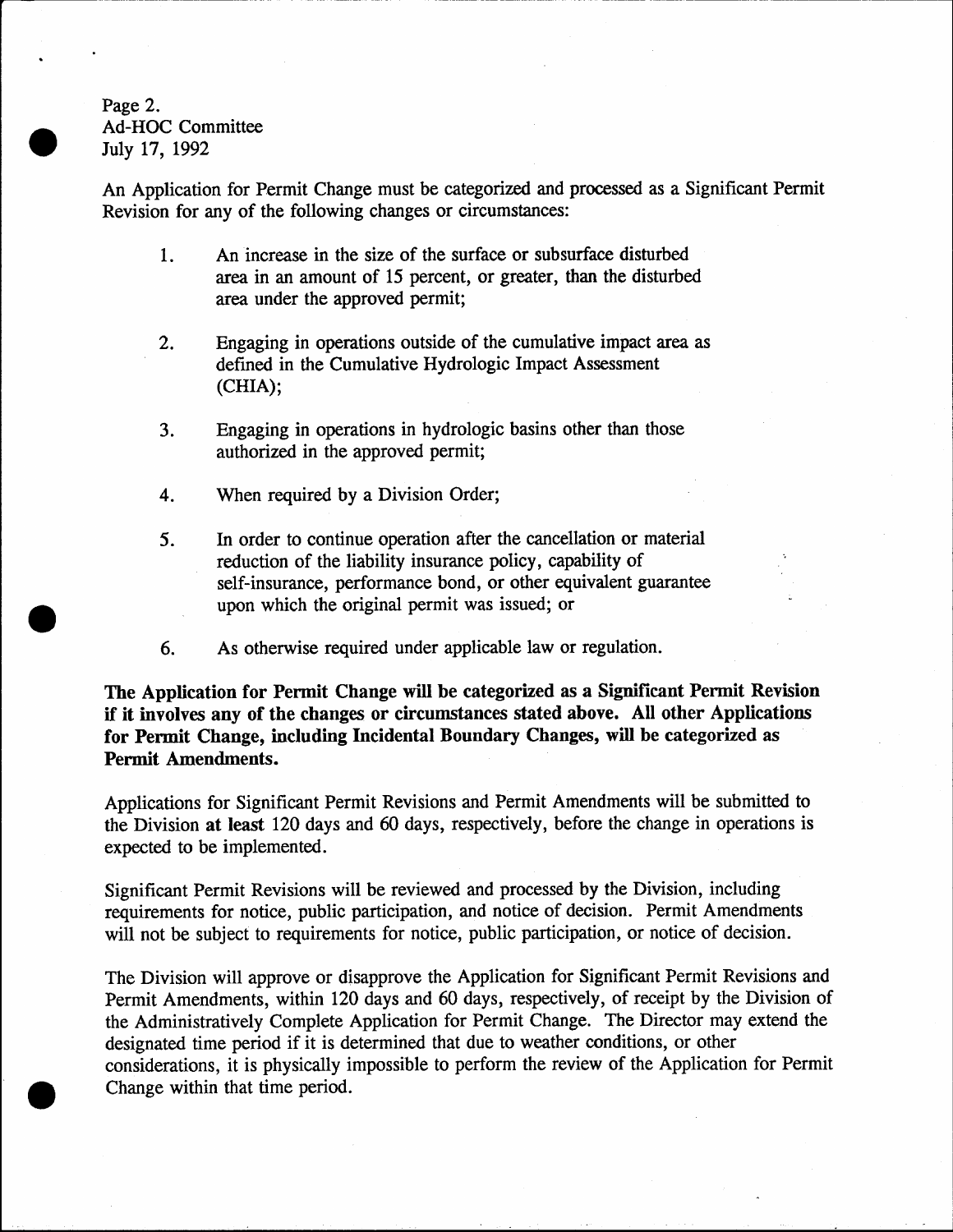Page 3. Ad-HOC Committee July 17, 1992

In accordance with the requirements of the regulations, application review will not exceed the following time periods for Permit change applications:

| <b>Significant Permit Revisions</b> | $-120$ days. |
|-------------------------------------|--------------|
| Permit Amendments                   | $-60$ days.  |
| Permit Renewal                      | - 120 days.  |
| New Underground Mine Applications   | - One year.  |
| New Surface Mine Applications       | - One year.  |

However, time will be counted as cumulative days of Division review and will not include operator response time or time delays attributed to informal or formal conferences or Board hearings.

The applicant for a permit or permit change will have the burden of establishing that their application is in compliance with all the requirements of the State program;

### Form and Format for Permit Changes.

The Application for Permit Change form initiates the permit change process by the permittee. For the Applicant, information of the form is intended to meet the minimum requirements for the submittal of an application for permit change, including the notarized signature of <sup>a</sup> responsible official of the applicant, a title and brief description of the proposed changes, and a checklist indicating what effects the proposed change has on the permlt and the mining and reclamation plan. For the Division, the form allows initiation of the initial review of the change, categorization of the permit action required, determination as to which other agencies will be involved in the review, and a final check to ensure that the process was completed. This form, Application for Permit Change, is shown in draft and is attached for review and comments.

.

After initial review of the application, the Division will utilize a Permit Tracking form to organize and document the review process and status of the proposal. The primary function of the Permit Tracking form is to assign reviewers to the proposal and to detail the chronology of the permit change. This form has not been included as part of this initial consideration.

Finally a Permit Amendment Application Approval form has been developed to meet the minimum regulatory requirements for the processing permit amendments. This form also serves to clearly and formally adopt and incorporate the amendment into the Existing Permit and to identify any special conditions or stipulations which may have resulted from approval of the proposed changes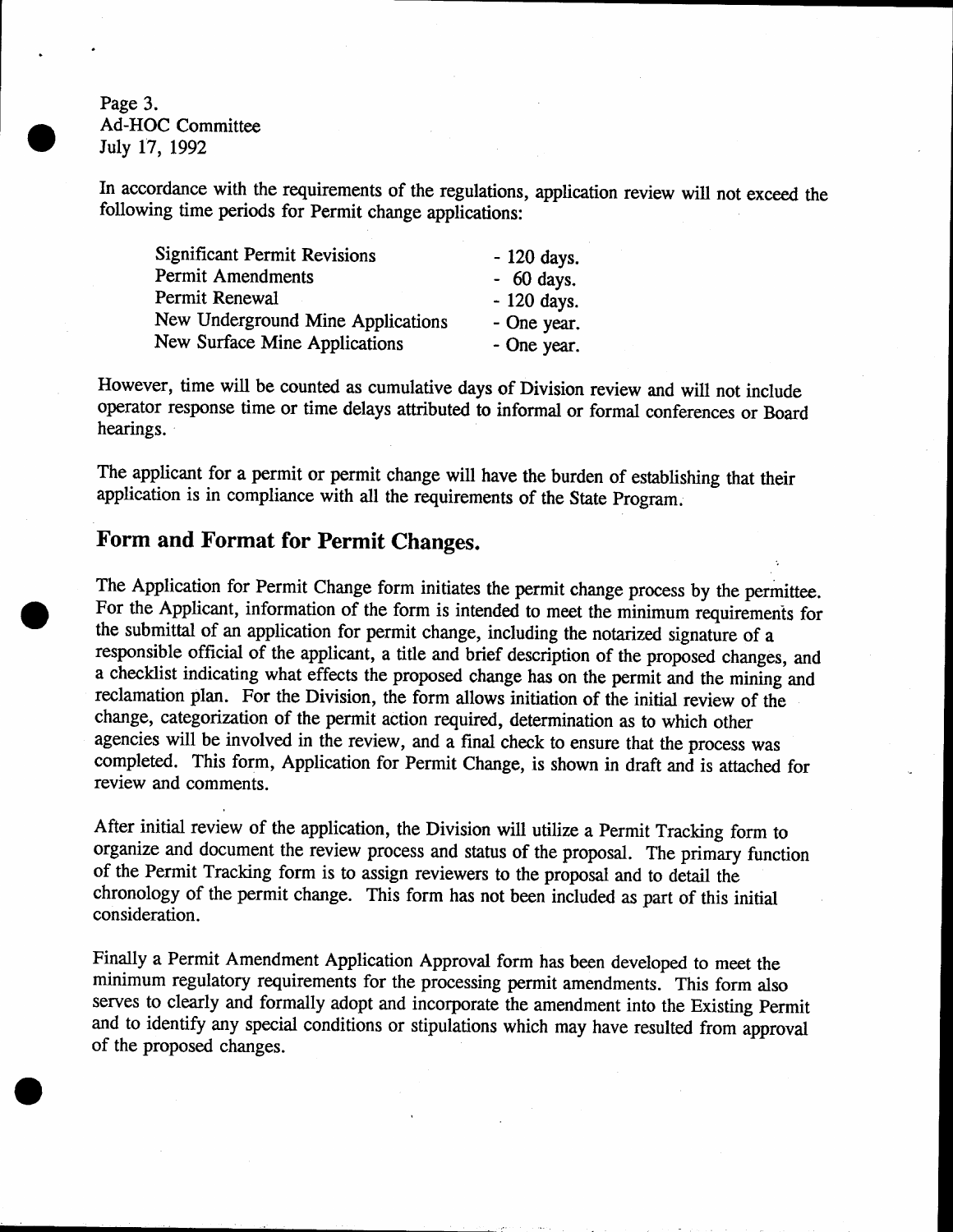Page 4. Ad-HOC Committee July 17, 1992

#### **RECOMMENDATIONS**

The establishment of distinct and specific procedures for processing permit changes is essential to developing clear and concise mining and reclamation plans and to strearnlining the permit review process. Development of these procedures for amendments, significant permit revisions, permit transfers, and new permit actions will also serve to outline the development of the form and format for the mining and reclamation plan itself.

A critical review of the organization and information to be provided on the forms is essential to finalization and implementation of their objectives.

cc: L. Braxton, DOGM R. Daniels, DOGM M. Glasson, Andalex B. Grimes, Plateau P, Grubaugh Littig, DOGM D. Haddock, DOGM R. Harden, DOGM K. May, Utah Fuel V. Payne, PacifiCorp K. Zobel, Utah Fuel

Doc. ..\bteam\ad hoc1.jrh

 $\tau$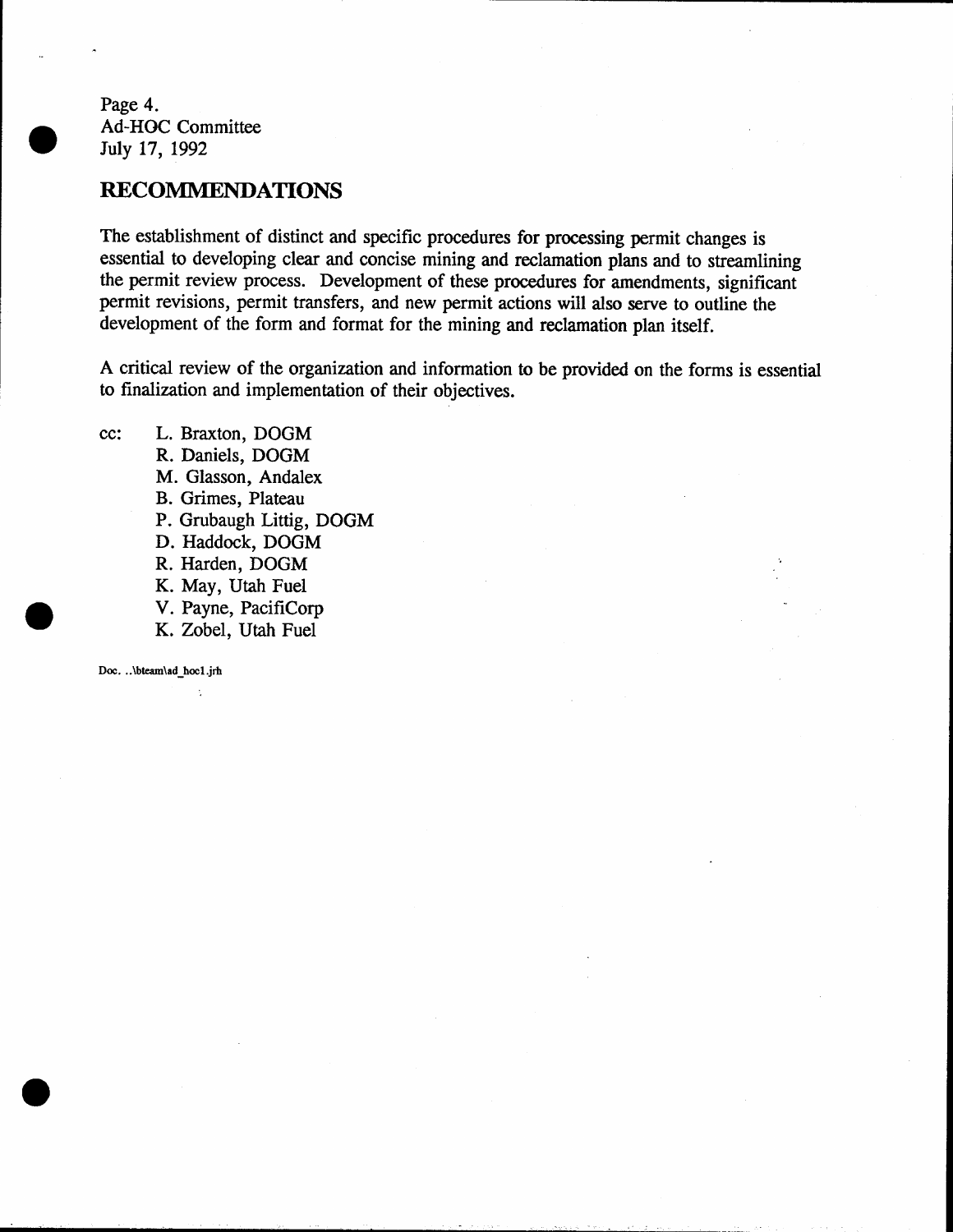Form DOGM - C (Last Revised 7/92)

File Folder # 3

|                        |                                    | <b>APPLICATION FOR PERMIT CHANGE</b>                                                                                                                                                                                                                                                                |                                              |                    |                   |
|------------------------|------------------------------------|-----------------------------------------------------------------------------------------------------------------------------------------------------------------------------------------------------------------------------------------------------------------------------------------------------|----------------------------------------------|--------------------|-------------------|
|                        | Title of Change:                   |                                                                                                                                                                                                                                                                                                     | Permit Number:                               |                    |                   |
|                        |                                    | Description, include reason for change and timing required to implement:                                                                                                                                                                                                                            | Mine:                                        |                    |                   |
|                        |                                    |                                                                                                                                                                                                                                                                                                     | Permittee:                                   |                    |                   |
|                        |                                    |                                                                                                                                                                                                                                                                                                     | dogmers ombo                                 |                    |                   |
|                        |                                    |                                                                                                                                                                                                                                                                                                     | Permit Change #:                             |                    |                   |
|                        |                                    |                                                                                                                                                                                                                                                                                                     | Date Received:                               |                    |                   |
|                        |                                    |                                                                                                                                                                                                                                                                                                     | Review of Initial                            | <b>DUE</b>         | <b>DONE</b>       |
|                        |                                    |                                                                                                                                                                                                                                                                                                     | Application (15 days)                        |                    |                   |
| Ωγes                   | $\square_{NO}$                     | 1. Change in the size of the Permit Area?<br>acres $\square$ increase $\square$ decrease.                                                                                                                                                                                                           | Initial Application has been:                |                    |                   |
| Oyes                   | $\square_{\text{NO}}$              | 2. Change in the size of the Disturbed Area?<br>acres $\square$ increase $\square$ decrease.                                                                                                                                                                                                        | <b>O ACCEPTED</b>                            |                    | <b>O REJECTED</b> |
| $\square_{\text{YES}}$ | $\square_{NO}$                     | 3. Will change include operations outside the Cumulative Hydrologic Impact Area?                                                                                                                                                                                                                    | Reviewer:                                    |                    |                   |
| $\square$ YES          | Око                                | 4. Will change include operations in hydrologic basins other than currently approved?                                                                                                                                                                                                               | PERMIT ACTION                                |                    |                   |
| $\square_{\text{YES}}$ | $\square_{\text{NO}}$              | 5. Does change result from cancellation or reduction of insurance or reclamation bond?                                                                                                                                                                                                              | <b>REQUIRED</b>                              | <b>DUE</b>         | <b>DONE</b>       |
| $\square_{\text{YES}}$ | $\square_{NO}$                     |                                                                                                                                                                                                                                                                                                     | D Application Denial                         |                    |                   |
| Oyes                   | Омо                                | 7. Permit change as a result of a Division Order? D.O.#                                                                                                                                                                                                                                             | □ New Permit Action                          |                    |                   |
| OYES                   | Пхо                                | 8. Permit change as a result of other laws or regulations? Explain:                                                                                                                                                                                                                                 | <b>D</b> Significant Revision                |                    |                   |
| $\square_{\text{YES}}$ | $\square_{\text{NO}}$              | 9. Does change include or require ownership, control or compliance information?                                                                                                                                                                                                                     | $\square$ I.B.C.                             |                    |                   |
| $\square$ YES          | $\square_{\text{NO}}$              | 10. Does the change affect or change the post mining land use?                                                                                                                                                                                                                                      | $\square$ Permit Amendment                   |                    |                   |
| LI YES                 | $\square_{\text{NO}}$              | 11. Does change include collection and reporting of any baseline information?                                                                                                                                                                                                                       | □ None Required                              |                    |                   |
| $\square_{\text{YES}}$ | $\square_{\rm NO}$                 | 12. Could the change have any effect on wildlife or vegetation?                                                                                                                                                                                                                                     | OTHER AGENCY REVIEWS                         |                    |                   |
| $\square_{\text{YES}}$ | $\square_{NO}$                     | 13. Does change include soil removal, storage or placement?                                                                                                                                                                                                                                         | AGENCYCOPIES ()                              | <b>DUE</b>         | <b>RECV'D</b>     |
| $\square$ YES          | O <sub>NO</sub>                    | 14. Does change include vegetation monitoring, removal or revegetation activities?                                                                                                                                                                                                                  | $\square$ OSMRE<br>( )                       |                    |                   |
| $\square$              | $\square_{NO}$                     | 15. Does change include construction, modification, or removal of surface facilities?                                                                                                                                                                                                               | <b>D</b> USFS<br>( )                         |                    |                   |
| $\square$ YES          | $\square_{NO}$                     | 16. Does change include water monitoring, sediment or drainage control measures?                                                                                                                                                                                                                    | $D$ BLM<br>( )                               |                    |                   |
| $\square_{\text{YES}}$ | Омо                                | 17. Does change require certified designs, maps, or calculations?                                                                                                                                                                                                                                   | □ USFWS<br>( )                               |                    |                   |
| $\square$              | $\square_{NO}$                     | 18. Will change affect underground design or mine sequence and timing?                                                                                                                                                                                                                              | NPS מ<br>( )                                 |                    |                   |
| $\Box$ YES             | $\square_{NO}$                     | 19. Will change affect subsidence control or monitoring?                                                                                                                                                                                                                                            | $\square$ DEQ<br>$\left($<br>$\lambda$       |                    |                   |
| $\square$ YES          | $\square_{NO}$                     | 20. Have reclamation costs been provided for any change in the reclamation plan?                                                                                                                                                                                                                    | $\square$ UDWR(Water)(                       |                    |                   |
| $\square$ YES          | Омо                                | 21. Is change within 100 feet of a public road or 500 feet of an occupied dwelling?                                                                                                                                                                                                                 | $\Box$ H <sub>2</sub> O RTS<br>- 1           |                    |                   |
| $\square_{\text{YES}}$ | Омо                                | 22. Is this change coal exploration activity $\Box$ inside $\Box$ outside of the permit area?                                                                                                                                                                                                       | <b>D HISTORY</b>                             |                    |                   |
|                        |                                    | $\Box$ Attach a complete copy of the proposed permit change as it would be incorporated into the MRP.                                                                                                                                                                                               | <b>OUDWR</b> (Wildlife)                      |                    |                   |
|                        |                                    | I hereby certify that I am a responsible official of the applicant and that the information contained in this application is true and correct to the<br>best of my information and belief in all respects with the laws of Utah in reference to commitments, undertakings, and obligations, herein. | <b>D OTHER</b><br>$($ )                      |                    |                   |
|                        |                                    |                                                                                                                                                                                                                                                                                                     | # of Copies Req'd.                           | # of Copies Rec'd. |                   |
|                        |                                    | Signed - Name - Position - Date<br>ubscribed and sworn to before me this                                                                                                                                                                                                                            | Final Proposal $\Box$ Approved $\Box$ Denied |                    |                   |
|                        |                                    |                                                                                                                                                                                                                                                                                                     | Date of Finding:                             |                    |                   |
| Attest:                | My Commission Expires:<br>STATE OF | Notary Public<br>$\sim$<br>}<br>$\}$ ss:                                                                                                                                                                                                                                                            | Date of Notice to Permittee:                 |                    |                   |
|                        | <b>COUNTY OF</b>                   | ł.                                                                                                                                                                                                                                                                                                  | $\Box$ Insert Changes into Plan and File     |                    |                   |

 $\sim$   $\sim$